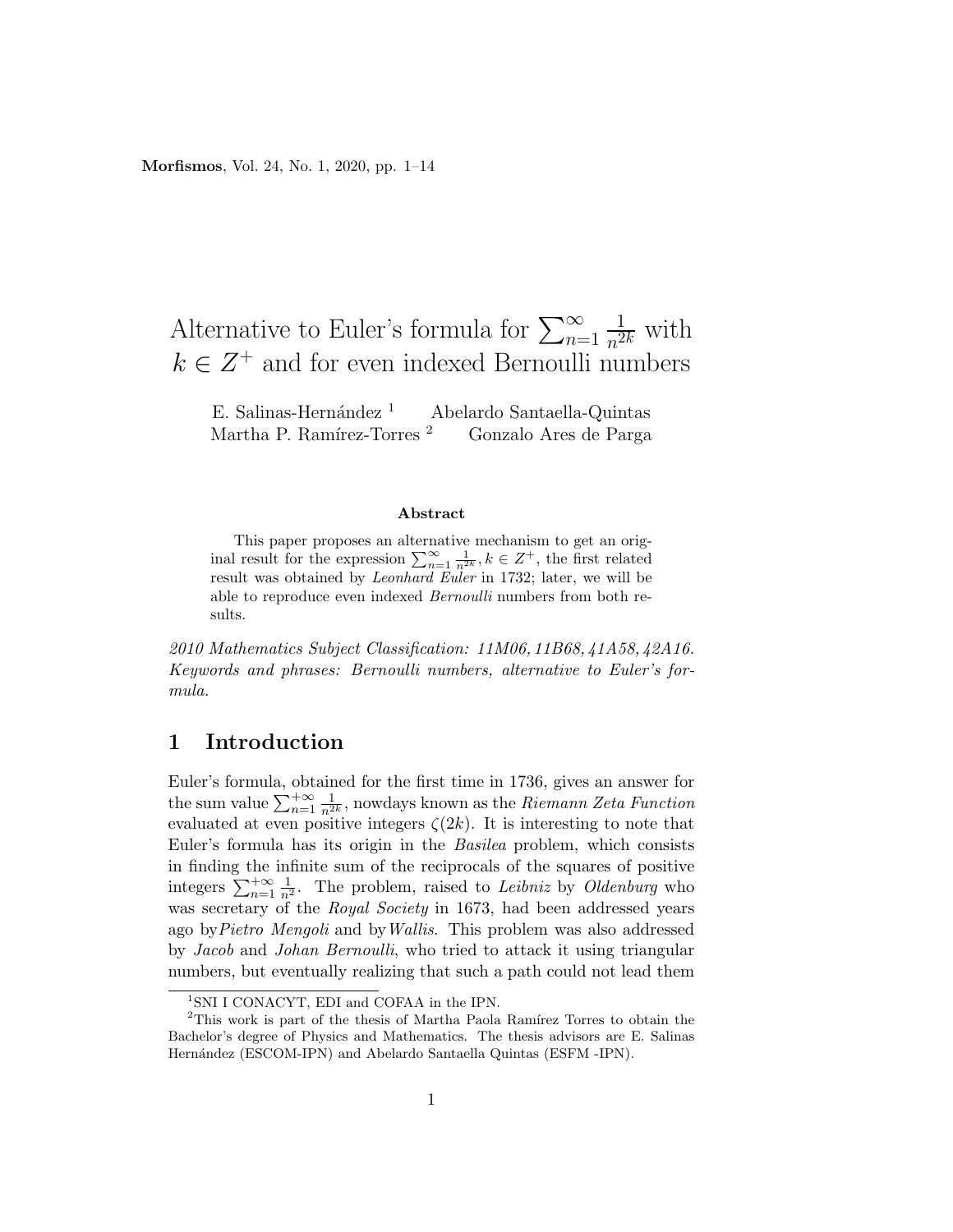to the correct answer. The problem obsessed Jacob Bernoulli to such an extent that he ended up launching it as an open challenge. It should be noted that he proved the non convergence of the harmonic series

(1) 
$$
1 + \frac{1}{2} + \frac{1}{3} + \frac{1}{4} + \dots = \infty.
$$

There are works  $([1])$  where the proof of *Euler's* formula is done by applying probabilistic techniques. In [5] it is shown that  $\sum_{n=1}^{\infty} \frac{1}{n^2} = \frac{\pi^2}{6}$ 6 while in [3] a proof is given directly. Moreover, there are results as in [4] where it is found through formulas which are proved by induction. On the other hand, in [6] and [8], in addition to giving a short proof, they also offer a general expression to calculate  $\zeta(2k+1)$ .

This work is developed as follows: In the second section we start by giving a synthesized explanation of how Euler came up with the expression for  $\zeta(2)$ . The section closes by presenting the first general expression for  $\zeta(2k)$ , which was obtained by *Euler* in 1748. In the third section we develop our innovative proposal which involves Fourier series and, with it, we obtain a new general formula to calculate  $\zeta(2k)$ . In the fourth section we give an expression to find  $B_{2k}$ .

### 2 Mechanism used by Euler to generate  $\zeta(2)$

By the year 1731, the prodigious Leonhard Euler, had already been able to calculate the first 20 digits of the problem

(2) 
$$
1 + \frac{1}{2^2} + \frac{1}{3^2} + \frac{1}{4^2} + \frac{1}{5^2} + \dots + \frac{1}{1000^2} = 1.6439345666815598031
$$

and of course, it goes without saying that at that time there were no mechanical devices so sophisticated to make such enormous sums and certainly much less calculators. In order to achieve this, he started from the well known geometric series, already well established for that time

(3) 
$$
\frac{1}{1-x} = 1 + x + x^2 + x^3 + x^4 + \dots + x^k + \dots
$$

that converges as long as  $|x| < 1$ , which by integrating, can lead to

(4) 
$$
-\ln(1-x) = x + \frac{x^2}{2} + \frac{x^3}{3} + \frac{x^4}{4} + \dots + \frac{x^k}{k} + \dots
$$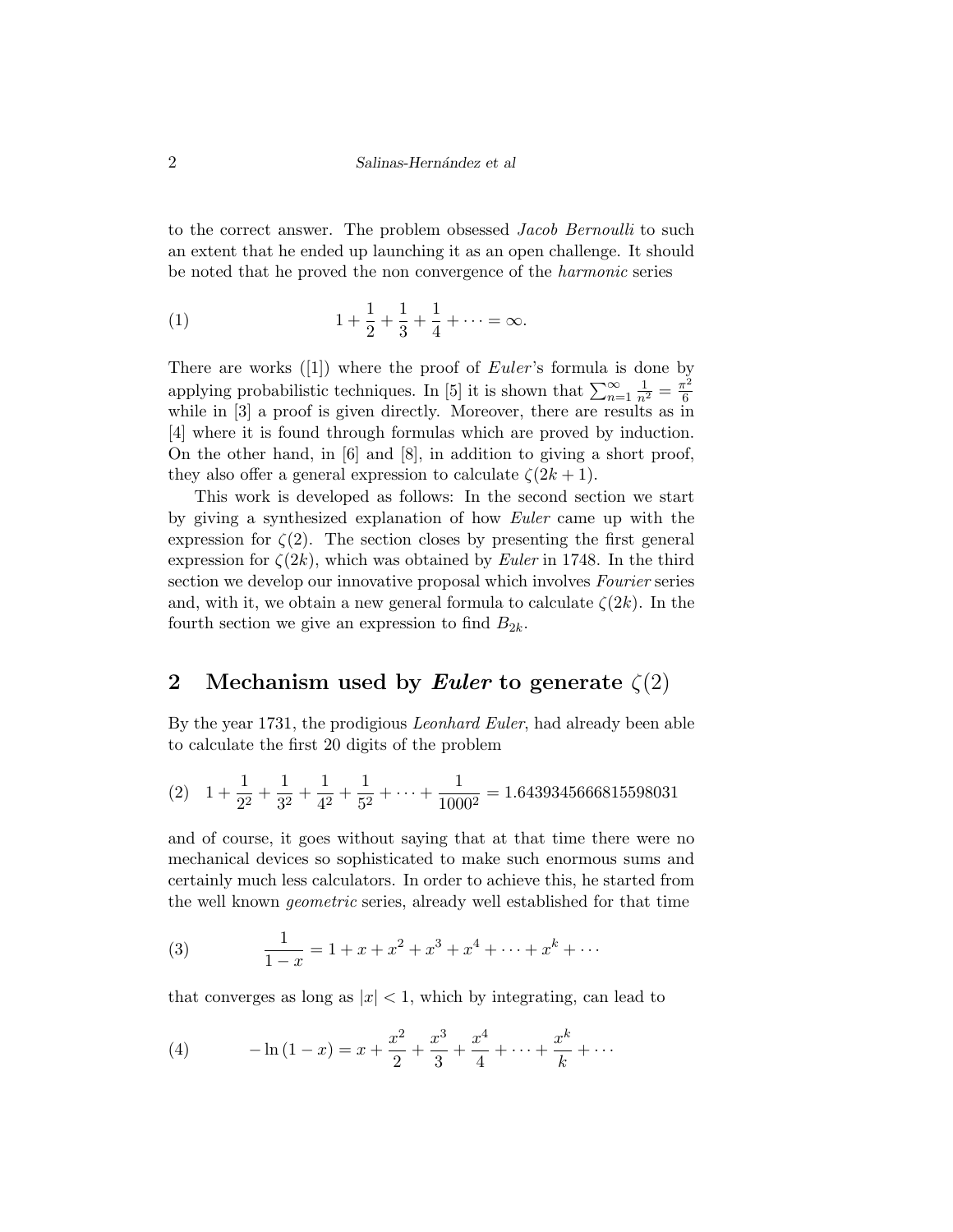An alternative for 
$$
\sum_{n=1}^{\infty} \frac{1}{n^{2k}}, k \in \mathbb{Z}^+
$$
 3

then integrating the expression  $\int_0^{\frac{1}{2}}$  $ln(1-x)$  $\frac{1-x}{x}dx$ , and after careful integration by parts, *Euler* manages to come up with the famous expression

(5) 
$$
\sum_{n=1}^{\infty} \frac{1}{n^{2k}} = \sum_{k=1}^{\infty} \frac{1}{2^{k-1}k^2} + [\ln 2]^2
$$

to find the expression for  $\zeta(2)$  (see [2]). Euler starts from the Taylor series expansion of the function  $\sin x$ , it is:

(6) 
$$
\sin x = x - \frac{x^3}{3!} + \frac{x^5}{5!} - \frac{x^7}{7!} + \dots + (-1)^{k-1} \frac{x^{2k-1}}{(2k-1)} + \dots
$$

then dividing by  $x(x \neq 0)$ , we obtain

(7) 
$$
\frac{\sin x}{x} = 1 - \frac{x^2}{3!} + \frac{x^4}{5!} - \frac{x^6}{7!} + \dots + (-1)^{k-1} \frac{x^{2k-2}}{(2k-1)} + \dots
$$

Now, considering the change  $z = x^2$ , we get

(8) 
$$
1 - \frac{z}{3!} + \frac{z^2}{5!} - \frac{z^3}{7!} + \dots + (-1)^{k-1} \frac{z^{k-1}}{(2k-1)} + \dots
$$

Since the roots of the sin x function are:  $\pm \pi, \pm 2\pi, \pm 3\pi \dots, \pm n\pi$ , then the roots of the previous expression will be  $\pm \pi^2$ ,  $\pm 4\pi^2$ ,  $\pm 9\pi^2$ ,...,  $\pm n^2 \pi^2$ , it is,

(9)  

$$
1 - \frac{z}{3!} + \frac{z^2}{5!} - \frac{z^3}{7!} + \dots + (-1)^{k-1} \frac{z^{k-1}}{(2k-1)} + \dots
$$

$$
= \left(1 - \frac{x^2}{\pi^2}\right) \left(1 - \frac{x^2}{4\pi^2}\right) \left(1 - \frac{x^2}{9\pi^2}\right) \dots \left(1 - \frac{x^2}{n^2\pi^2}\right) \dots
$$

and therefore, we will have that

(10) 
$$
\frac{\sin x}{x} = \left(1 - \frac{x^2}{\pi^2}\right) \left(1 - \frac{x^2}{4\pi^2}\right) \left(1 - \frac{x^2}{9\pi^2}\right) \cdots \left(1 - \frac{x^2}{n^2 \pi^2}\right) \cdots
$$

Equating the second coefficient of (9) with the corresponding quadratic term in the previous expression, and after careful calculation, we obtain

(11) 
$$
\frac{1}{3!} = \frac{1}{\pi^2} + \frac{1}{4\pi^2} + \frac{1}{9\pi^2} + \frac{1}{16\pi^2} + \dots + \frac{1}{n^2\pi^2} + \dots
$$

Equivalently,

(12) 
$$
\frac{1}{3!} = \frac{1}{6} = \frac{1}{\pi^2} \left[ 1 + \frac{1}{4} + \frac{1}{9} + \frac{1}{16} + \dots + \frac{1}{n^2} + \dots \right],
$$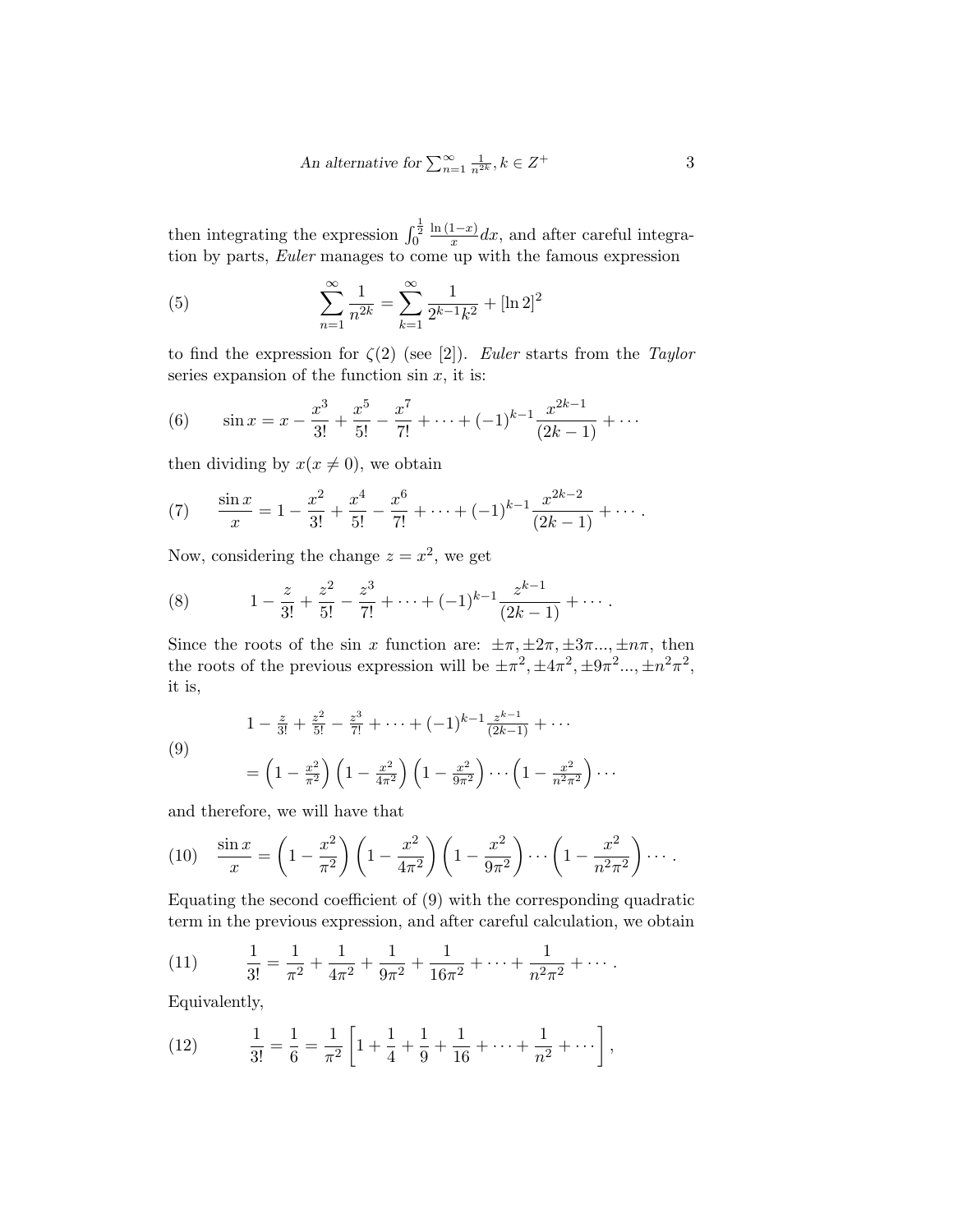from where it is directly obtained

(13) 
$$
\sum_{n=1}^{\infty} \frac{1}{n^2} = \zeta(2) = \frac{\pi^2}{6}.
$$

Due to some critiques he received (for example from Johan Bernoulli in April 1737 where he points out some deficiencies about the proof such as that the only roots of  $\frac{\sin x}{x} = 0$ , were  $x = n\pi$ , with  $n =$  $\pm 1, \pm 2, \pm 3, \ldots$ , Euler found other more convincing solutions about this result to finally publish the generalization in his work Introductio in analysin infinitorum in 1748. This was done through the expression

(14) 
$$
\sum_{n=1}^{\infty} \frac{1}{n^{2k}} = \zeta(2k) = \frac{(-1)^{k-1}(2\pi)^{2k}B_{2k}}{2(2k!)},
$$

where  $B_{2k}$  corresponds to even indexed *Bernoulli* numbers.

# 3 Formula development

It is well known that Jean-Baptiste Joseph Fourier (1768 − 1830) who publishes in 1822 his Theorie analytique de la chaleur (Analytical theory of heat), a treatise in which he established the partial differential equation that governs the diffusion of heat giving it a solution through the use of infinite series of trigonometric functions, introduced the concept that later will be called the Fourier expansion of analytic functions; in fact, any analytic function  $f(x)$  defined on the interval  $[-L, L]$  can be expressed as an infinite series expansion of functions of sines and cosines

(15) 
$$
f(x) = \frac{a_0}{2} + \sum_{n=1}^{\infty} \left[ a_n \cos\left(\frac{n\pi x}{L}\right) + b_n \sin\left(\frac{n\pi x}{L}\right) \right]
$$

with

(16) 
$$
a_0 = \frac{1}{L} \int_{-L}^{L} f(x) dx
$$

$$
a_n = \frac{1}{L} \int_{-L}^{L} f(x) \cos\left(\frac{n\pi x}{L}\right) dx
$$

$$
b_n = \frac{1}{L} \int_{-L}^{L} f(x) \sin\left(\frac{n\pi x}{L}\right) dx.
$$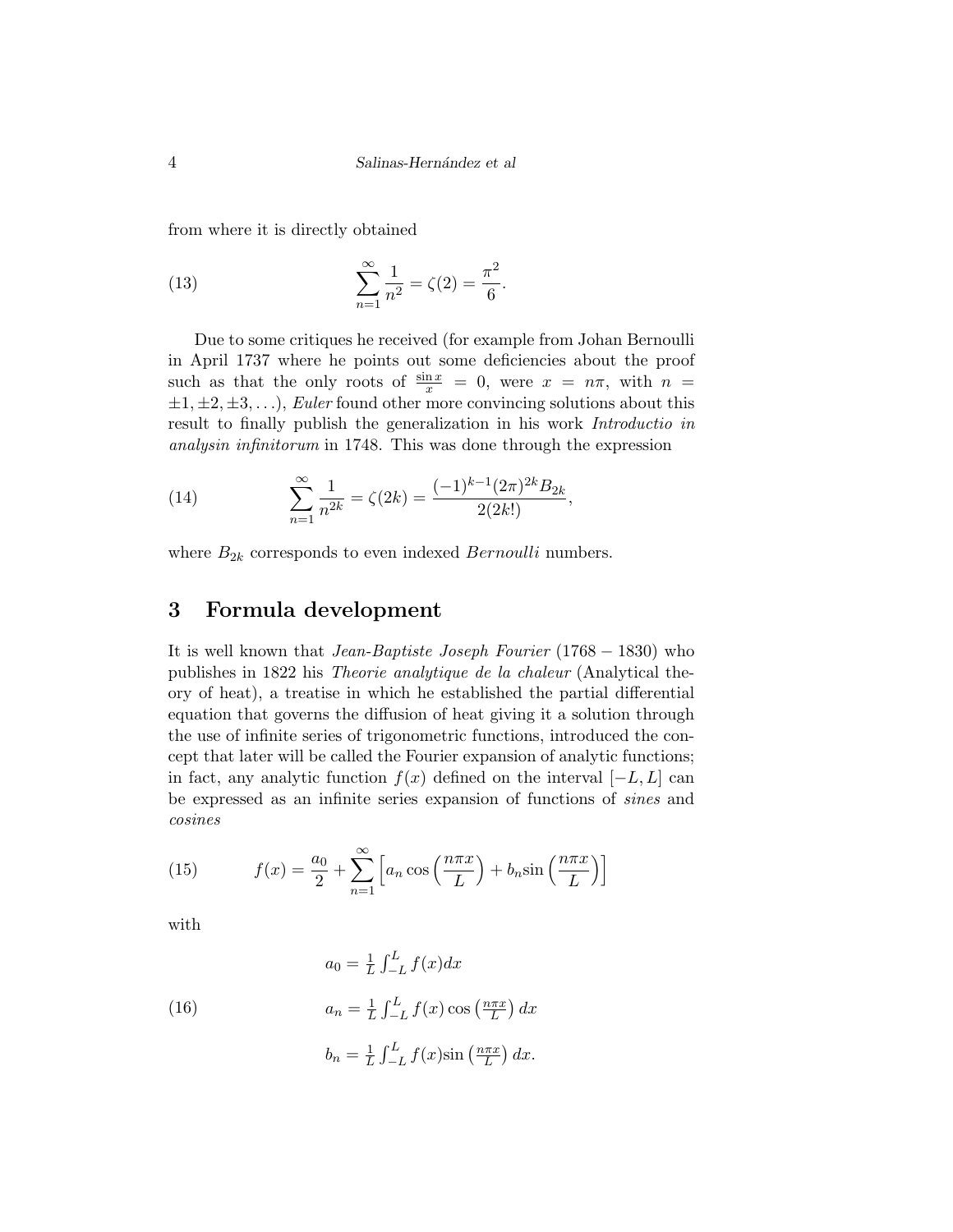An alternative for 
$$
\sum_{n=1}^{\infty} \frac{1}{n^{2k}}, k \in \mathbb{Z}^+
$$
 5

It is clear that Fourier never imagined that the implications of his results would have a great impact on the development of engineering: Communications, signal processing, and so on.

The functions that are built in the next section fulfill the conditions that guarantee uniform convergence in the compact. They fulfill the conditions indicated in the following theorems.

**Theorem.** Let f be a continuous function on the interval  $-L \leq x \leq L$ , such that  $f(-L) = f(L)$  and whose derivative f' is quasi-continuous in that interval. Then the series

$$
\sum_{n=1}^{\infty} \sqrt{a_n^2 + b_n^2}
$$

converges, with  $a_n$  and  $b_n$  being the Fourier coefficients.

*Proof.* Can be found in [9].  $\Box$ 

Theorem. Under the conditions stated in the previous theorem, the convergence of the Fourier series

$$
\frac{a_0}{2} + \sum_{n=1}^{\infty} \left[ a_n \cos\left(\frac{n\pi x}{L}\right) + b_n \sin\left(\frac{n\pi x}{L}\right) \right]
$$

to  $f(x)$  in the interval  $-L \le x \le L$  is absolute and uniform with respect to x in this interval.

*Proof.* Can be found in [9].  $\Box$ 

#### 3.1 Obtaining the Formula for  $\zeta(2k)$

Let us consider the Fourier series expansion of the function  $f(x) = x^2$ defined on the interval  $[-2, 2]$ ; after some direct calculations, we obtain the expression:

(17)  

$$
f_2(x) = x^2 = \frac{4}{3} + \frac{16}{\pi^2} \sum_{n=1}^{\infty} \frac{(-1)^n \cos(\frac{n\pi x}{2})}{n^2}
$$

$$
= C_2 + \frac{16}{\pi^2} \sum_{n=1}^{\infty} \frac{(-1)^n \cos(\frac{n\pi x}{2})}{n^2}
$$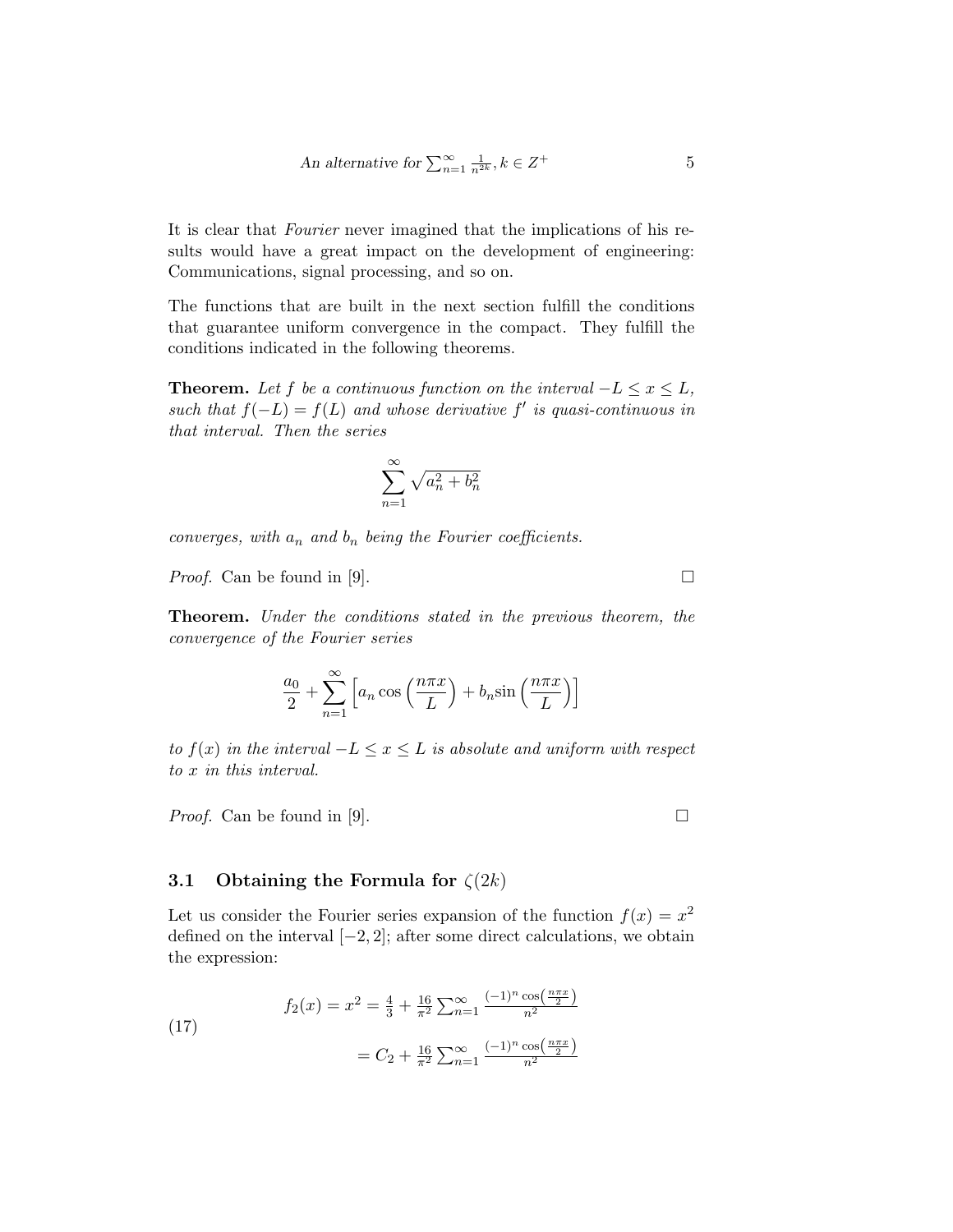where

(18) 
$$
C_2 = \frac{a_0}{2} = \frac{4}{3}
$$

$$
a_n = \frac{(-1)^n 16}{\pi^2 n^2}, \ \forall \ n \in Z^+;
$$

$$
b_n = 0, \ \forall \ n \in Z^+
$$

Substituting in the previous expression  $x = 2$  or  $x = -2$ , we get

$$
2^{2} = \frac{4}{3} + \frac{16}{\pi^{2}} \sum_{n=1}^{\infty} \frac{(-1)^{n} \cos(n\pi)}{n^{2}} = \frac{4}{3} + \frac{16}{\pi^{2}} \sum_{n=1}^{\infty} \frac{(-1)^{2n}}{n^{2}}
$$

(19) 
$$
= \frac{4}{3} + \frac{16}{\pi^2} \sum_{n=1}^{\infty} \frac{1}{n^2}
$$

Given that  $\cos(n\pi) = \cos(-n\pi) = (-1)^n$ , it can be written as

(20) 
$$
2^{2} = \frac{4}{3} + \frac{16}{\pi^{2}} \sum_{n=1}^{\infty} \frac{1}{n^{2}}
$$

when isolating  $\sum_{n=1}^{\infty} \frac{1}{n^2}$ , we obtain

(21) 
$$
\zeta(2) = \sum_{n=1}^{\infty} \frac{1}{n^2} = \frac{\pi^2}{6}.
$$

This corresponds to Leonhard Euler's famous formula that he obtained in 1734 and whose solution was analyzed in the previous section.

Substituting  $x = 0$  in (17) we get another important series, namely,

(22) 
$$
\sum_{n=1}^{\infty} \frac{(-1)^n}{n^2} = -\frac{\pi^2}{12}.
$$

From the expression (17), we have

(23) 
$$
f_2(x) - C_2 = x^2 - \frac{4}{3} = \frac{16}{\pi^2} \sum_{n=1}^{\infty} \frac{(-1)^n \cos\left(\frac{n\pi x}{2}\right)}{n^2}.
$$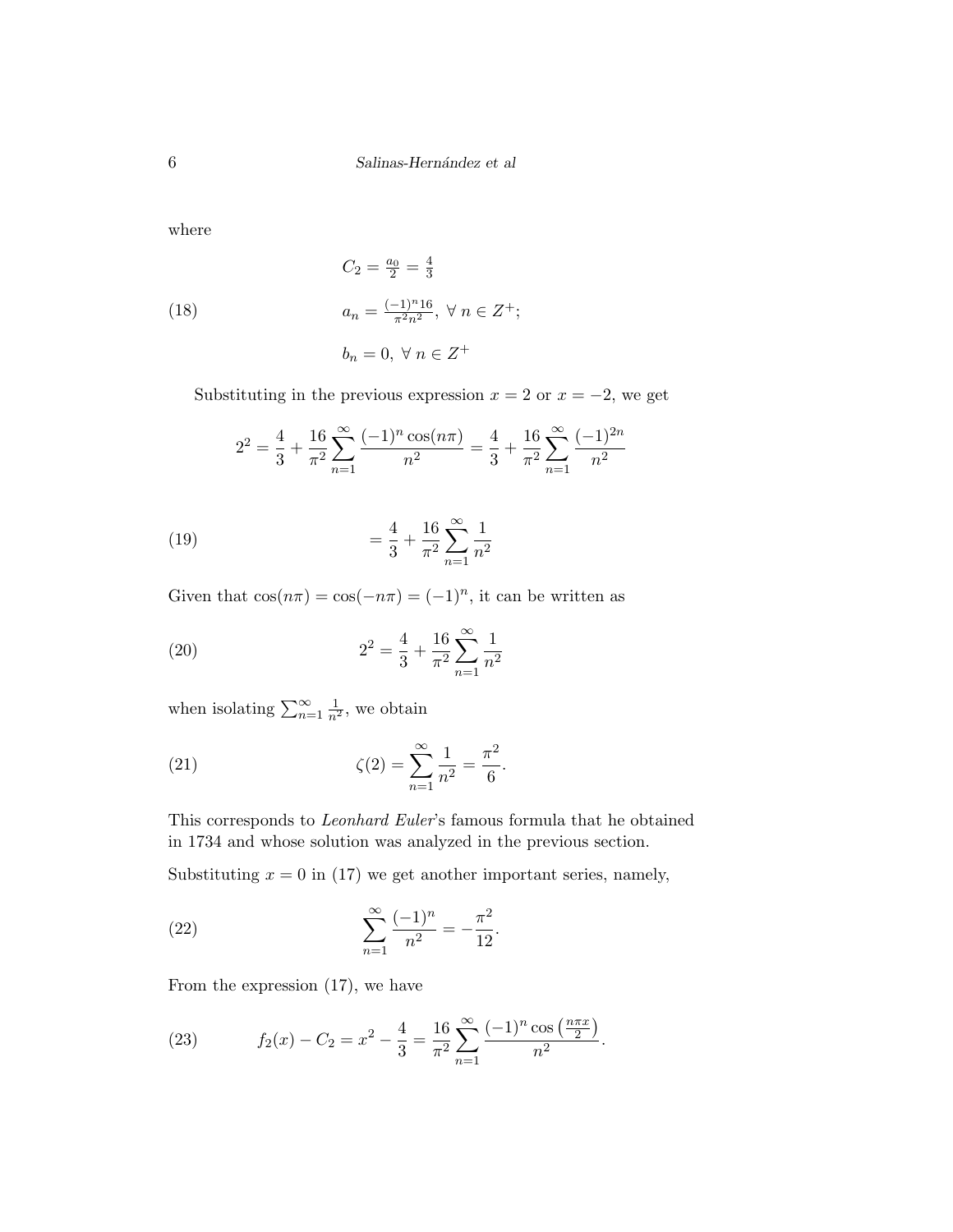An alternative for 
$$
\sum_{n=1}^{\infty} \frac{1}{n^{2k}}, k \in \mathbb{Z}^+
$$
 7

Clearly the function is integrable. Let's define

(24)  
\n
$$
f_3(x) = \int_0^x (f_2(x) - C_2) dx = \frac{x^3}{3} - \frac{4x}{3}
$$
\n
$$
= \int_0^x \frac{16}{\pi^2} \sum_{n=1}^\infty \frac{(-1)^n \cos(\frac{n\pi x}{2})}{n^2}
$$
\n
$$
= \frac{32}{\pi^3} \sum_{n=1}^\infty \frac{(-1)^n (\sin(\frac{n\pi x}{2}) - \sin(\frac{n\pi 0}{2}))}{n^3}
$$
\n
$$
= \frac{32}{\pi^3} \sum_{n=1}^\infty \frac{(-1)^n \sin(\frac{n\pi x}{2})}{n^3} + C_3.
$$

The above expression coincides with the Fourier series expansion of the polynomial  $f_3(x) = \frac{x^3}{3} - \frac{4x}{3}$  $\frac{4x}{3}$  on the interval  $[-2, 2]$ , in this case we have that  $C_3$  is integration constant and it is equal to zero (the function is odd), thus

$$
a_n = 0 \ \forall \ n \in Z^+
$$

(25) 
$$
b_n = (-1)^n \frac{32}{\pi^3 n^3} n \in Z^+
$$

$$
C_3 = \frac{a_0}{2} = \frac{1}{4} \int_{-2}^2 f_3(x) dx = \frac{1}{2} \int_{-2}^2 \left(\frac{x^3}{3} - \frac{4x}{3}\right) dx = 0.
$$

As a consequence

(26) 
$$
f_3(x) = \frac{x^3}{3} - \frac{4x}{3} = \frac{32}{\pi^3} \sum_{n=1}^{\infty} \frac{(-1)^n \sin\left(\frac{n\pi x}{2}\right)}{n^3}.
$$

If in the previous equation we evaluate at  $x = 1$ , we get the series

(27) 
$$
\sum_{n=1}^{\infty} \frac{(-1)^n}{(2n-1)^3} = -\frac{\pi^3}{32}
$$

Now, let's consider the function

(28)  
\n
$$
f_4(x) = \int_0^x \left(\frac{x^3}{3} - \frac{4x}{3} - C_3\right) dx = \frac{x^4}{12} - \frac{4x^2}{6}
$$
\n
$$
= -\frac{64}{\pi^4} \sum_{n=1}^\infty \frac{(-1)^n \left(\cos\left(\frac{n\pi x}{2}\right) - \cos\left(\frac{n\pi 0}{2}\right)\right)}{n^4}
$$
\n
$$
= -\frac{64}{\pi^4} \sum_{n=1}^\infty \frac{(-1)^n \cos\left(\frac{n\pi x}{2}\right)}{n^4} + \frac{64}{\pi^4} \sum_{n=1}^\infty \frac{(-1)^n}{n^4}
$$
\n
$$
= -\frac{64}{\pi^4} \sum_{n=1}^\infty \frac{(-1)^n \cos\left(\frac{n\pi x}{2}\right)}{n^4} + C_4.
$$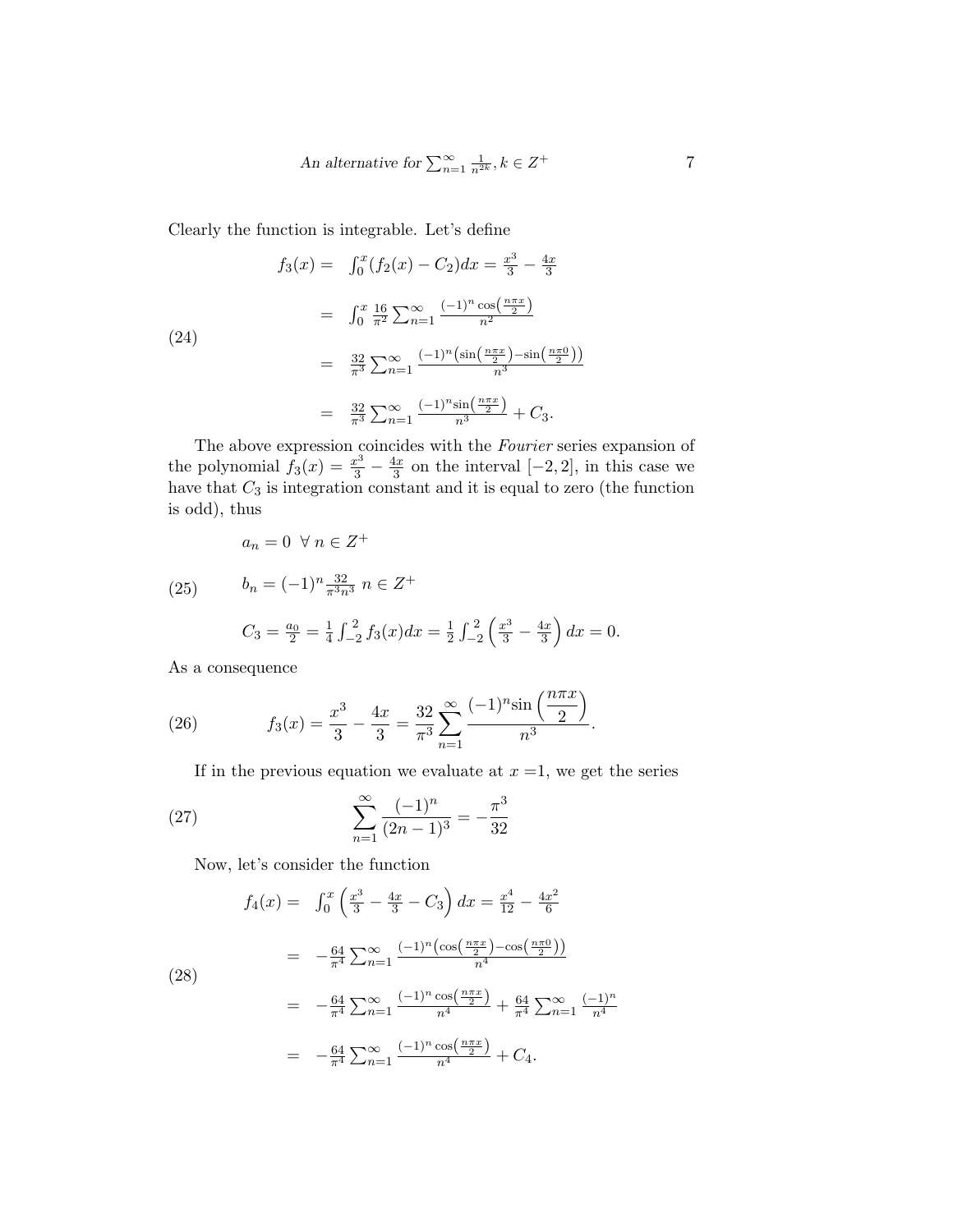We have that  $C_3 = 0$ ; but we include the constant to generate the algorithm. We have that the previous expression is the Fourier expansion of the polynomial  $f_4(x) = \frac{x^4}{12} - \frac{4x^2}{6}$  $\frac{x^2}{6}$  on the interval  $[-2, 2]$ , where the *Fourier* coefficients are

$$
a_n = -\frac{64(-1)^n}{\pi^4 n^4}, \ \ \forall \ n \in Z^+
$$

(29)  $b_n = 0, \forall n \in \mathbb{Z}^+$ 

$$
C_4 = \frac{a_0}{2} = \frac{1}{4} \int_{-2}^{2} f_4(x) dx = \frac{1}{4} \int_{-2}^{2} \left(\frac{x^4}{12} - \frac{4x^2}{6}\right) dx = -\frac{28}{45}.
$$

From equations (28) and (29), we get

(30) 
$$
\frac{64}{\pi^4} \sum_{n=1}^{\infty} \frac{(-1)^n}{n^4} = -\frac{28}{45}.
$$

From the previous expression we conclude that

(31) 
$$
\sum_{n=1}^{\infty} \frac{(-1)^n}{n^4} = -\frac{7}{720} \pi^4.
$$

Therefore

(32) 
$$
f_4(x) = \frac{x^4}{12} - \frac{4x^2}{6} = -\frac{64}{\pi^4} \sum_{n=1}^{\infty} \frac{(-1)^n \cos\left(\frac{n\pi x}{2}\right)}{n^4} - \frac{28}{45}.
$$

Equivalently

(33) 
$$
f_4(x) - C_4 = \frac{x^4}{12} - \frac{4x^2}{6} + \frac{28}{45} = -\frac{64}{\pi^4} \sum_{n=1}^{\infty} \frac{(-1)^n \cos\left(\frac{n\pi x}{2}\right)}{n^4}.
$$

Substituting in (32)  $x = 2$  o  $x = -2$ , we get

$$
(34) \frac{2^4}{12} - \frac{4(2^2)}{6} = -\frac{64}{\pi^4} \sum_{n=1}^{\infty} \frac{(-1)^n \cos(n\pi)}{n^4} - \frac{28}{45} = -\frac{64}{\pi^4} \sum_{n=1}^{\infty} \frac{1}{n^4} - \frac{28}{45}.
$$

Equivalently

(35) 
$$
\frac{2^4}{12} - \frac{2^4}{6} = -\frac{64}{\pi^4} \sum_{n=1}^{\infty} \frac{1}{n^4} - \frac{28}{45}.
$$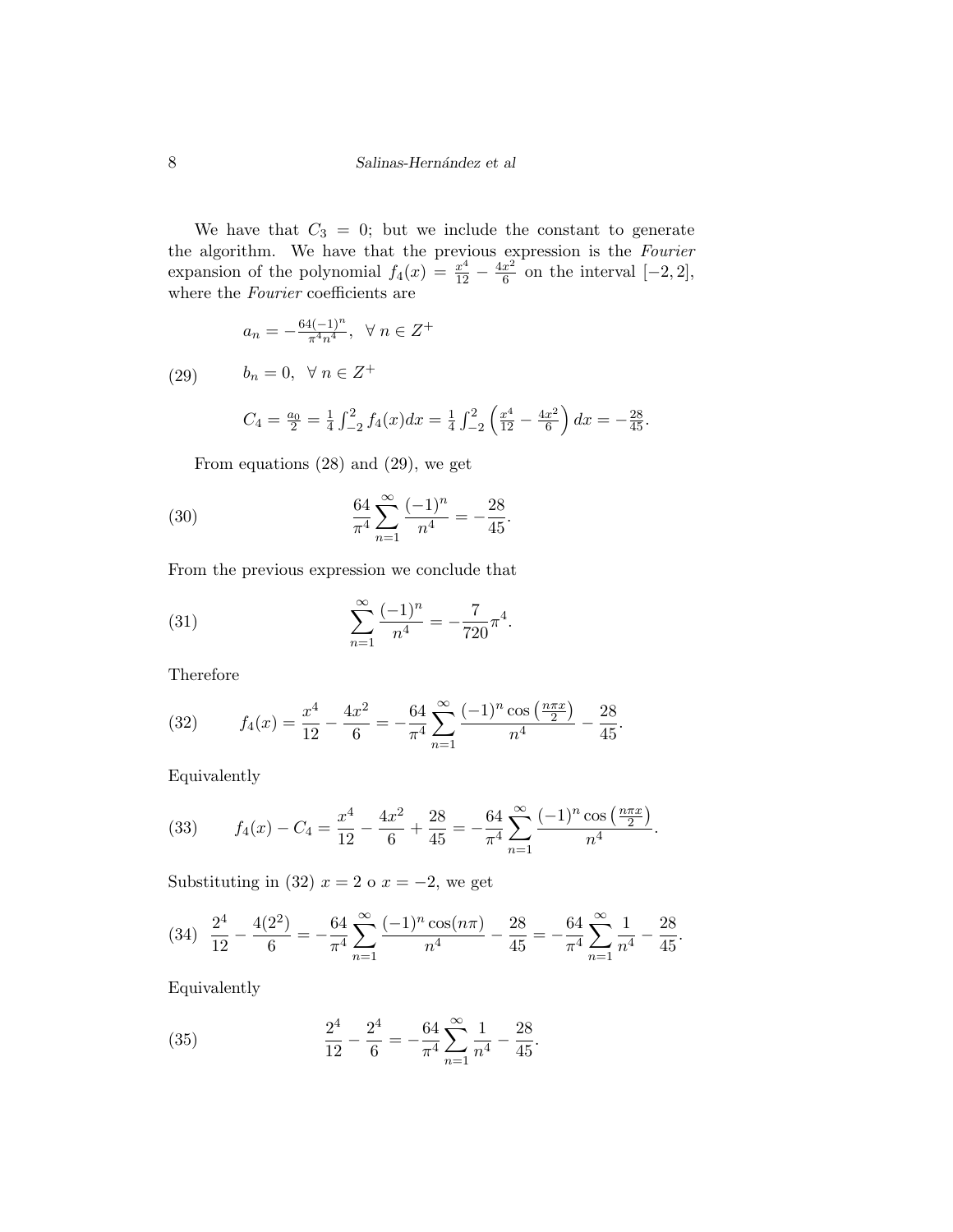An alternative for 
$$
\sum_{n=1}^{\infty} \frac{1}{n^{2k}}, k \in \mathbb{Z}^+
$$
 9

Isolating from the above expression  $\sum_{n=1}^{\infty} \frac{1}{n^4}$ , we have

(36) 
$$
\zeta(4) = \sum_{n=1}^{\infty} \frac{1}{n^4} = \frac{\pi^4}{90}.
$$

From equation (33), let us obtain  $f_5(x)$ :

(37) 
$$
f_5(x) = \int_0^x (f_4(x) - C_4) dx = \frac{x^5}{60} - \frac{4x^3}{18} + \frac{28x}{45}
$$

$$
= -\frac{128}{\pi^5} \sum_{n=1}^\infty \frac{(-1)^n (\sin(\frac{n\pi x}{2}) - \sin(\frac{n\pi 0}{2}))}{n^5}
$$

$$
= -\frac{128}{\pi^5} \sum_{n=1}^\infty \frac{(-1)^n \sin(\frac{n\pi x}{2})}{n^5} + C_5.
$$

Calculating the Fourier expansion of the previous expression we get  $C_5 = 0$ . Evaluating the last equation at  $x = 1$ , we have the series

(38) 
$$
\sum_{n=1}^{\infty} \frac{(-1)^n}{(2n-1)^5} = -\frac{5\pi^5}{1536}.
$$

Let's get the function  $f_6(x)$ , based on the foregoing

(39)  
\n
$$
f_6(x) = \int_0^x (f_5(x) - C_5) dx = \frac{x^6}{360} - \frac{x^4}{18} + \frac{14x^2}{45}
$$
\n
$$
= \frac{256}{\pi^6} \sum_{n=1}^\infty \frac{(-1)^n (\cos(\frac{n\pi x}{2}) - \cos(\frac{n\pi 0}{2}))}{n^6}
$$
\n
$$
= \frac{256}{\pi^6} \sum_{n=1}^\infty \frac{(-1)^n \cos(\frac{n\pi x}{2})}{n^6} - \frac{256}{\pi^6} \sum_{n=1}^\infty \frac{(-1)^n}{n^6}
$$
\n
$$
= \frac{256}{\pi^6} \sum_{n=1}^\infty \frac{(-1)^n \cos(\frac{n\pi x}{2})}{n^6} + C_6.
$$

Since the previous expression corresponds to the Fourier expansion of the function, we have that  $C_6$  is defined by

(40) 
$$
C_6 = \frac{1}{4} \int_{-2}^{2} f_6(x) dx = \int_{-2}^{2} \left( \frac{x^6}{360} - \frac{x^4}{18} + \frac{14x^2}{45} \right) dx = \frac{248}{945}.
$$

From the above we obtain that

(41) 
$$
\sum_{n=1}^{\infty} \frac{(-1)^n}{n^6} = -\frac{31\pi^6}{30240}.
$$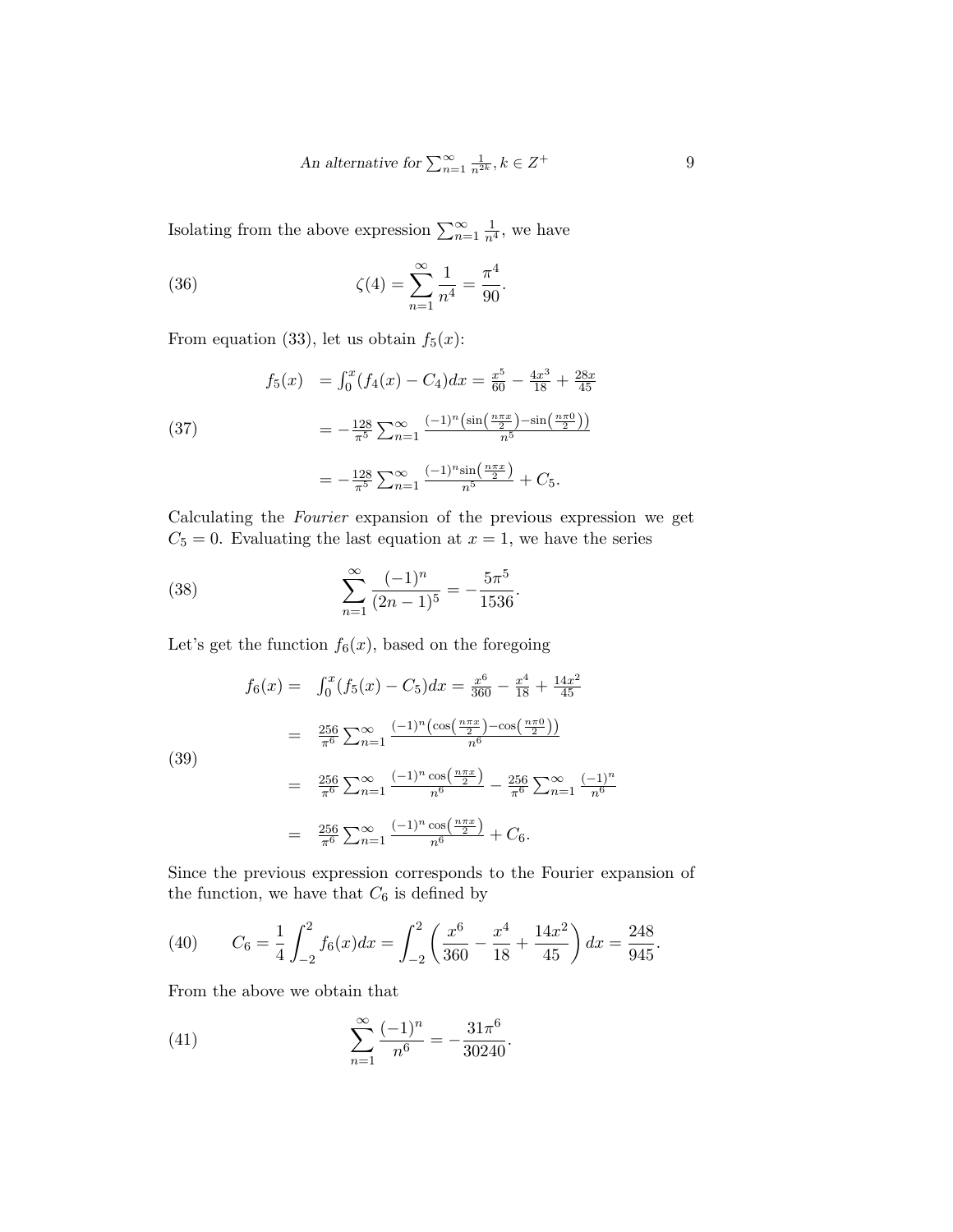So we have that  $f_6(x)$  is expressed as

(42) 
$$
f_6(x) = \frac{x^6}{360} - \frac{x^4}{18} + \frac{14x^2}{45} = \frac{256}{\pi^6} \sum_{n=1}^{\infty} \frac{(-1)^n \cos\left(\frac{n\pi x}{2}\right)}{n^6} + \frac{248}{945}.
$$

Considering that  $\cos(n\pi) = (-1)^n$  and substituting in the previous equation  $x = 2$  or  $x = -2$ . Hence, isolating  $\sum_{n=1}^{\infty} \frac{1}{n^6}$ , we get

(43) 
$$
\sum_{n=1}^{\infty} \frac{1}{n^6} = \frac{\pi^6}{256} [f_6(2) - C_6] = \frac{\pi^6}{256} \left[ f_6(2) - \frac{248}{945} \right] = \frac{\pi^6}{945},
$$

which can be expressed as

(44) 
$$
\zeta(6) = \sum_{n=1}^{\infty} \frac{1}{n^6} = \frac{\pi^6}{945}.
$$

Using the same notation, we get

(45) 
$$
\zeta(2) = \zeta(2(1)) = \sum_{n=1}^{\infty} \frac{1}{n^2} = \frac{\pi^2}{6} = \frac{\pi^2}{16} [f_2(2) - C_2],
$$

$$
\zeta(4) = \zeta(2(2)) = \sum_{n=1}^{\infty} \frac{1}{n^4} = \frac{\pi^4}{90} = -\frac{\pi^4}{64} [f_4(2) - C_4],
$$

$$
\zeta(6) = \zeta(2(3)) = \sum_{n=1}^{\infty} \frac{1}{n^6} = \frac{\pi^6}{945} = \frac{\pi^6}{256} [f_6(2) - C_6].
$$

Based on the above, we find the general expression

(46) 
$$
\zeta(2k) = \sum_{n=1}^{\infty} \frac{1}{n^{2k}} = (-1)^{k+1} \frac{\pi^{2k}}{4^{k+1}} [f_{2k}(2) - C_{2k}],
$$

where the following expressions are defined recursively:

$$
f_2(x) = x^2
$$
  
\n
$$
f_n(x) = \int_0^x (f_{n-1}(x) - C_{n-1}) dx, \ \forall n \ge 3, \text{ with}
$$
  
\n(47)  
\n
$$
C_{n-1} = \begin{cases} 0 & \text{si } n-1 = 2k+1 \\ \frac{1}{4} \int_{-2}^2 f_{n-1}(x) dx & \text{si } n-1 = 2k \end{cases} \forall n \ge 3
$$
  
\n
$$
C_{2k} = \frac{1}{4} \int_{-2}^2 f_{2k}(x) dx = (-1)^k \frac{4^{k+1}}{\pi^{2k}} \sum_{n=1}^\infty \frac{(-1)^n}{n^{2k}} \ \forall k \in \mathbb{Z}^+
$$

Let's apply the above procedure to verify

(48) 
$$
\zeta(8) = \zeta(2(4)) = \sum_{n=1}^{\infty} \frac{1}{n^8} = \frac{\pi^8}{9450}.
$$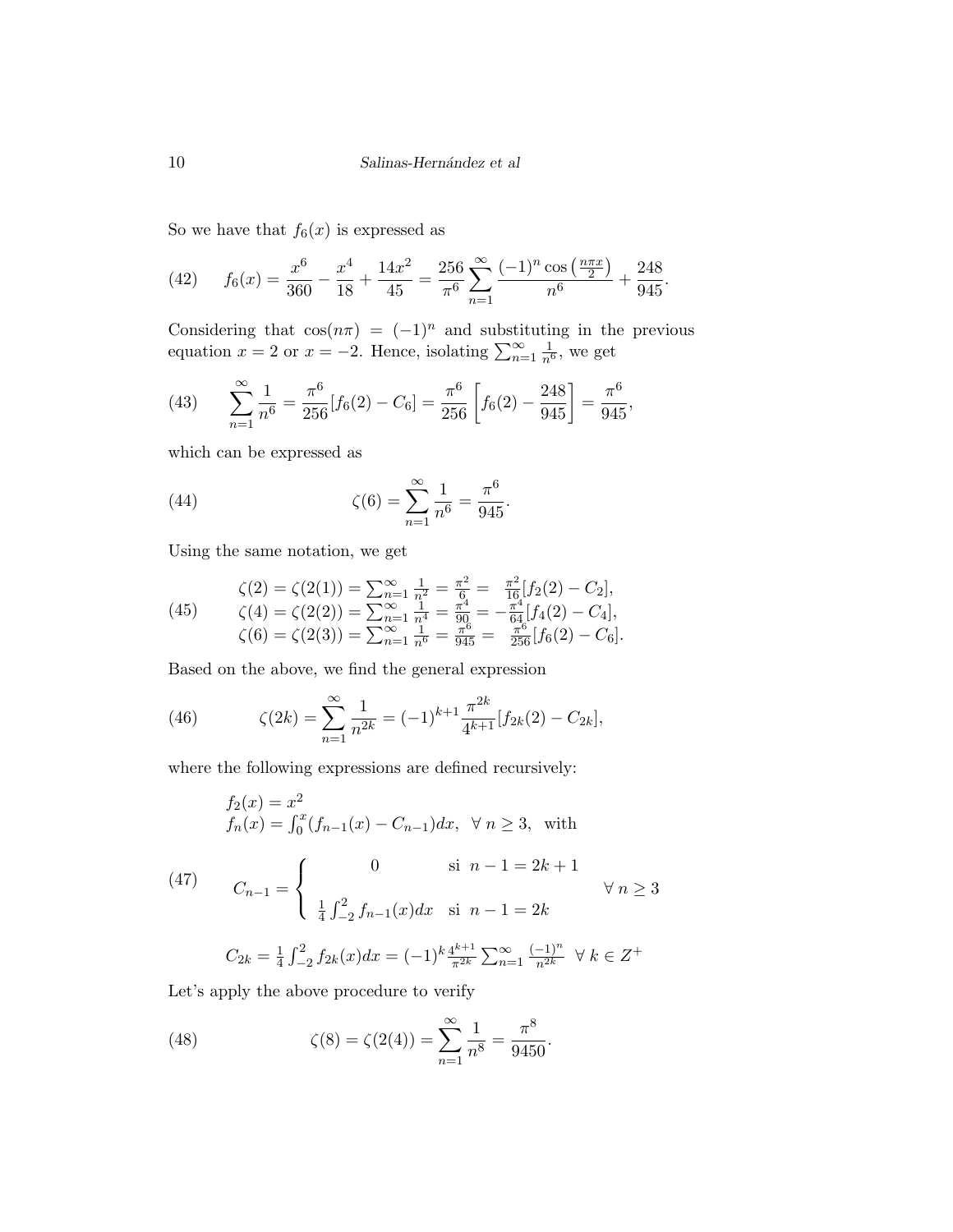An alternative for 
$$
\sum_{n=1}^{\infty} \frac{1}{n^{2k}}, k \in \mathbb{Z}^+
$$
 11

We must obtain  $f_8(2)$  for which we first need to find  $f_7(x)$  in terms of  $f_6(x)$ . From the equation of  $f_n(x)$  defined in (47), we obtain

(49) 
$$
f_7(x) = \int_0^x (f_6(x) - C_6) dx = \int_0^x \left(\frac{x^6}{360} - \frac{x^4}{18} + \frac{14x^2}{45} - \frac{248}{945}\right) dx
$$

$$
= \frac{x^7}{2520} - \frac{x^5}{90} + \frac{14x^3}{135} - \frac{248x}{945}.
$$

Now, let's obtain  $f_8(x)$  in terms of  $f_7(x)$ . We have  $C_7 = 0$  because the polynomial is an odd function, thus

(50)  

$$
f_8(x) = \int_0^x (f_7(x) - C_7) dx = \int_0^x \left( \frac{x^7}{2520} - \frac{x^5}{90} + \frac{14x^3}{135} - \frac{248x}{945} \right) dx
$$

$$
= \frac{x^8}{20160} - \frac{x^6}{540} + \frac{14x^4}{540} - \frac{124x^2}{945}.
$$

Then

(51)  

$$
f_8(2) = \frac{2^8}{20160} - \frac{2^6}{540} + \frac{14(2^4)}{540} - \frac{124(2^2)}{945} = -\frac{68}{315},
$$

$$
C_8 = \frac{1}{4} \int_{-2}^{2} \left( \frac{x^8}{20160} - \frac{x^6}{540} + \frac{14x^4}{540} - \frac{124x^2}{945} \right) dx = -\frac{508}{4725}.
$$

From the previous expressions, we get

(52)  
\n
$$
(-1)^{5} \frac{\pi^{8}}{4^{5}} [f_{8}(2) - C_{8}] = -\frac{\pi^{8}}{1024} \left[ -\frac{68}{315} + \frac{508}{4725} \right]
$$
\n
$$
= -\frac{\pi^{8}}{1024} \left[ -\frac{512}{4725} \right] = \frac{\pi^{8}}{9450}.
$$

Therefore

(53) 
$$
\zeta(8) = \frac{\pi^8}{9450} = (-1)^5 \frac{\pi^8}{4^5} [f_8(2) - C_8],
$$

which is what we wanted to prove. We also get

(54) 
$$
\sum_{n=1}^{\infty} \frac{(-1)^n}{n^8} = -\frac{127 \pi^8}{1209600}.
$$

In order to verify this, let us apply the procedure indicated in the equations  $(46)$  and  $(47)$ 

(55) 
$$
\zeta(10) = \zeta(2(5)) = \sum_{n=1}^{\infty} \frac{1}{n^{10}} = \frac{\pi^{10}}{93555}.
$$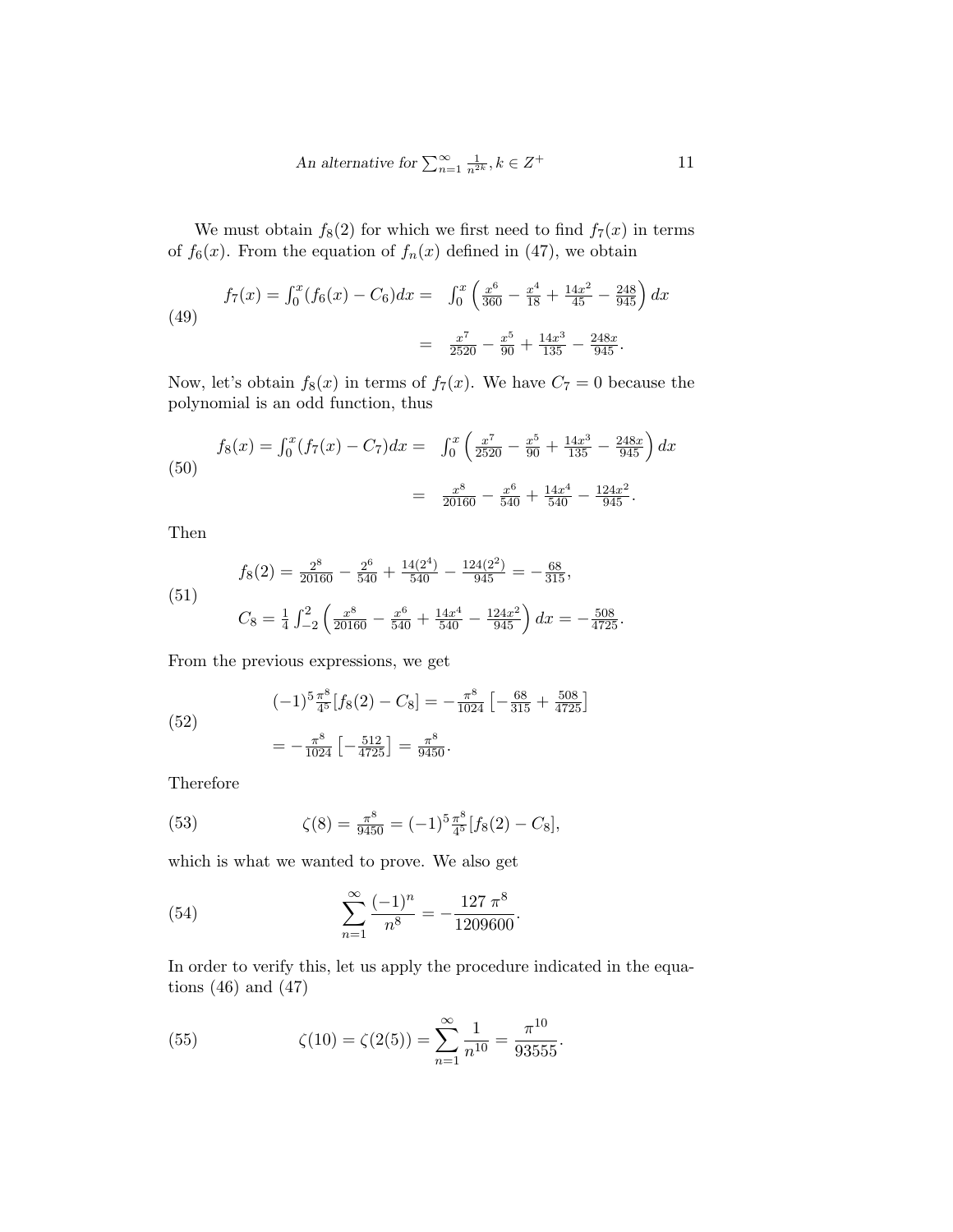We must obtain  $f_{10}(2)$  for which we first have to find  $f_9(x)$  in terms of  $f_8(x)$ . From the equation of  $f_n(x)$  defined in (47), we obtain

(56)  
\n
$$
f_9(x) = \int_0^x (f_8(x) - C_8) dx
$$
\n
$$
= \int_0^x \left( \frac{x^8}{20160} - \frac{x^6}{540} + \frac{14x^4}{540} - \frac{124x^2}{945} + \frac{508}{4725} \right) dx
$$
\n
$$
= \frac{x^9}{181440} - \frac{x^7}{3780} + \frac{14x^5}{2700} - \frac{124x^3}{2835} + \frac{508x}{4725}.
$$

Now, let us obtain  $f_{10}(x)$  in terms of  $f_9(x)$ . We have  $C_9 = 0$  because the polynomial is an odd function, thus

(57) 
$$
f_{10}(x) = \int_0^x (f_9(x) - C_9) dx
$$

$$
= \int_0^x \left( \frac{x^9}{181440} - \frac{x^7}{3780} + \frac{14x^5}{2700} - \frac{124x^3}{2835} + \frac{508x}{4725} \right) dx
$$

$$
= \frac{x^{10}}{1814400} - \frac{x^8}{30240} + \frac{14x^6}{16200} - \frac{124x^4}{11340} + \frac{508x^2}{9450}.
$$

Then

$$
f_{10}(2) = \frac{2^{10}}{1814400} - \frac{2^8}{30240} + \frac{14(2^6)}{16200} - \frac{124(2^4)}{11340} + \frac{508(2^2)}{9450}
$$
  
=  $\frac{248}{2835}$ ,  

$$
C_{10} = \frac{1}{4} \int_{-2}^{2} \left( \frac{x^{10}}{1814400} - \frac{x^8}{30240} + \frac{14x^6}{16200} - \frac{124x^4}{11340} + \frac{508x^2}{9450} \right) dx
$$
  
=  $\frac{584}{13365}$ .

From the above expressions, we get

(59)  
\n
$$
(-1)^{6} \frac{\pi^{10}}{4^{6}} [f_{10}(2) - C_{10}] = \frac{\pi^{10}}{4096} \left[ \frac{248}{2835} - \frac{584}{13365} \right]
$$
\n
$$
= \frac{\pi^{10}}{4096} \left[ \frac{4096}{93555} \right] = \frac{\pi^{10}}{93555}.
$$

Hence

(60) 
$$
\zeta(10) = \frac{\pi^{10}}{93555} = (-1)^6 \frac{\pi^{10}}{4^6} [f_{10}(2) - C_{10}],
$$

which is what we wanted to prove. We also get

(61) 
$$
\sum_{n=1}^{\infty} \frac{(-1)^n}{n^{10}} = -\frac{73 \pi^{10}}{6842880}.
$$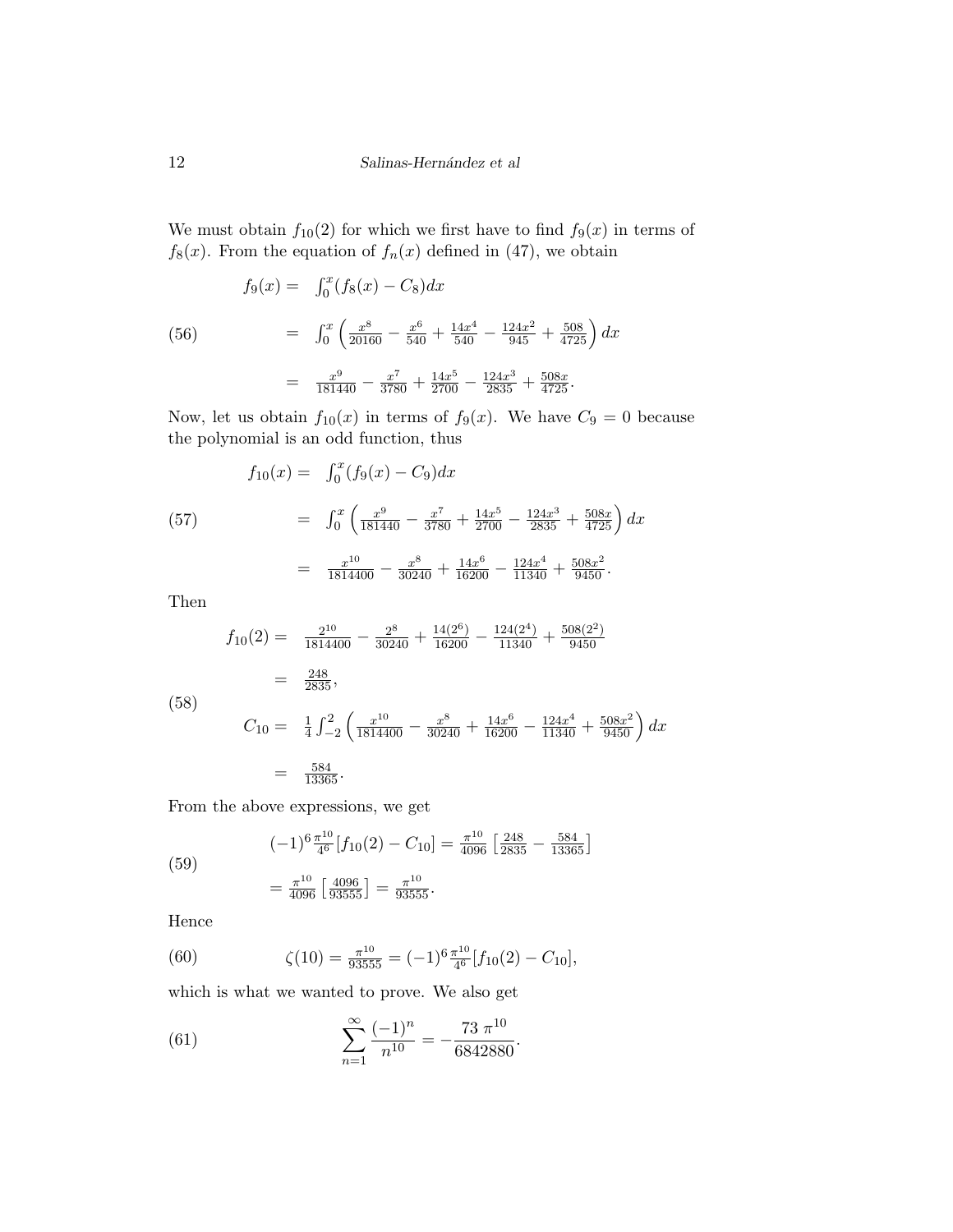An alternative for  $\sum_{n=1}^{\infty} \frac{1}{n^{2k}}$ ,  $k \in \mathbb{Z}$ 

<sup>+</sup> 13

### 4 Bernoulli numbers

In Euler's formula

(62) 
$$
\zeta(2k) = (-1)^{k+1} \frac{(2\pi)^{2k} B_{2k}}{2(2k)!}, \quad k \in \mathbb{Z}^+,
$$

even indexed *Bernoulli* numbers  $B_{2k}$  appear; they define a sequence of rational numbers. Initially they arise from the search of a formula to know the sum of the  $k^{th}$  powers of the first n positive integers and were named in honor of Jacob Bernoulli who introduced them for the first time in 1713. In a different way, Euler also established a formula to define Bernoulli numbers.

#### 4.1 Formula for Bernoulli numbers  $B_{2k}$

From equation (62) and equation (46), we obtain

(63) 
$$
(-1)^{k+1} \frac{(2\pi)^{2k} B_{2k}}{2(2k)!} = (-1)^{k+1} \frac{\pi^{2k}}{4^{k+1}} [f_{2k}(2) - C_{2k}].
$$

From the previous expression we deduce

(64) 
$$
B_{2k} = \frac{(2k)!}{2^{2k-1}4^{k+1}} [f_{2k}(2) - C_{2k}], \quad k \in \mathbb{Z}^+.
$$

This expression allows us to obtain even indexed Bernoulli numbers. In order to illustrate this, we next display calculations for the first four even indexed Bernoulli numbers:

(65) 
$$
B_2 = \frac{2!}{2^1 4^2} [f_2(2) - C_2] = \frac{1}{16} \left[ 4 - \frac{4}{3} \right] = \frac{1}{6}
$$
\n
$$
B_4 = \frac{4!}{2^3 4^3} [f_4(2) - C_4] = \frac{3}{64} \left[ -\frac{4}{3} + \frac{28}{45} \right] = -\frac{1}{30}
$$
\n
$$
B_6 = \frac{6!}{2^5 4^4} [f_6(2) - C_6] = \frac{45}{512} \left[ -\frac{8}{15} - \frac{248}{945} \right] = \frac{1}{42}
$$
\n
$$
B_8 = \frac{8!}{2^7 4^5} [f_8(2) - C_8] = \frac{315}{1024} \left[ -\frac{68}{315} + \frac{508}{4725} \right] = -\frac{1}{30}
$$

#### Acknowledgments

#### SNI CONACYT, EDI and COFAA of Instituto Politécnico Nacional.

| E. Salinas-Hernández<br>Departamento de Ciencias Básicas, | Abelardo Santaella-Quintas<br>Departamento de Matemáticas, |
|-----------------------------------------------------------|------------------------------------------------------------|
| ESCOM del Instituto Politécnico Na-                       | ESFM del Instituto Politécnico Na-                         |
| cional.                                                   | cional.                                                    |
| Av. Juan de Dios Bátiz S/N,                               | Avenida IPN $s/n$ Edificio 9,                              |
| Gustavo A. Madero,                                        | U.P. Adolfo López Mateos,                                  |
| 07738 Ciudad de México,                                   | Gustavo A. Madero,                                         |
| esalinas@ipn.mx                                           | 07738 Ciudad de México.                                    |
|                                                           | abelardo.santaella@ipn.mx                                  |